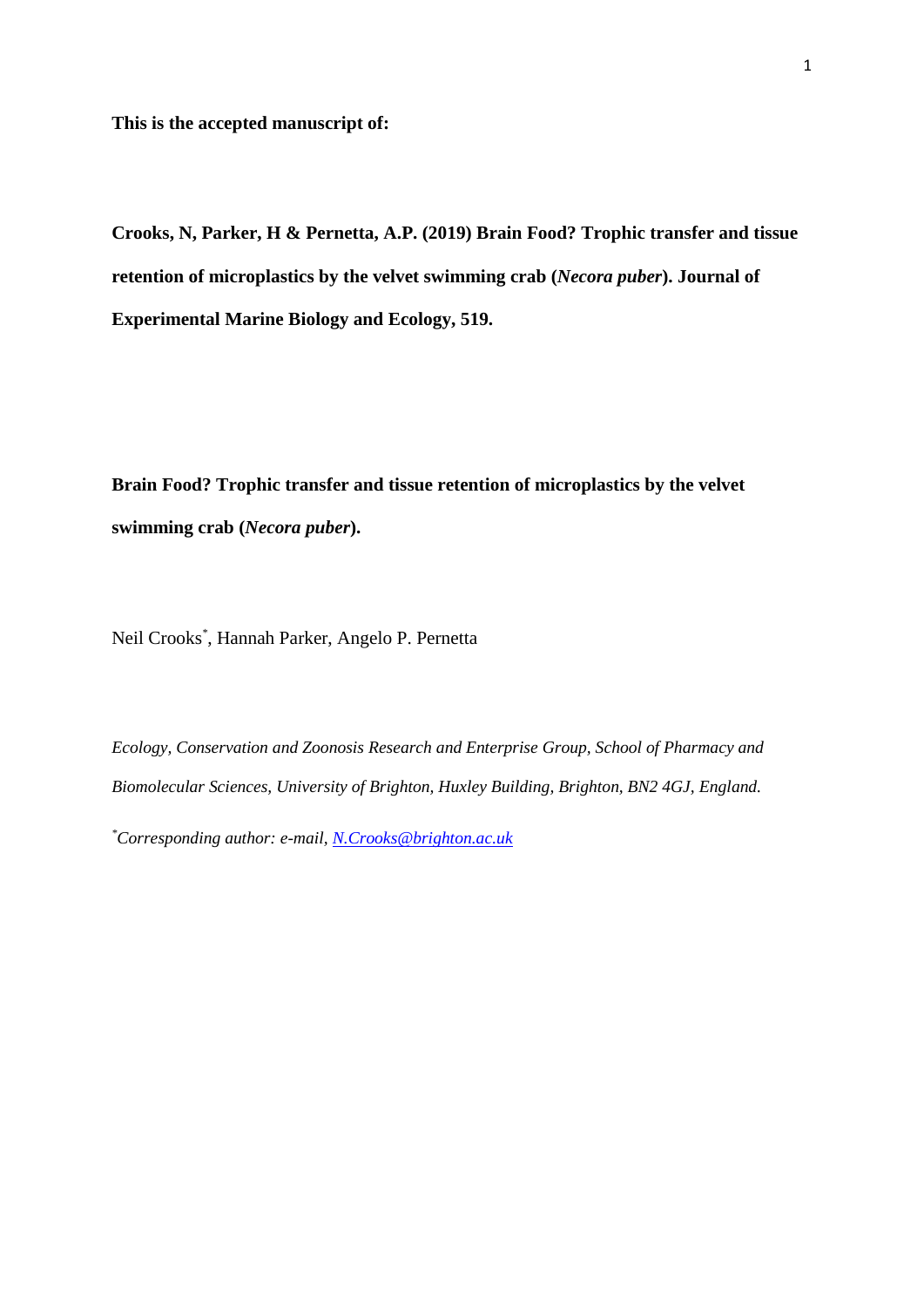### **Abstract**

Knowledge of the fate and persistence of microplastics within the tissues of marine organisms remains poor, despite their ubiquitous nature in marine habitats and ingestion by a range of species being well understood. Mussels (*Mytilus edulis*) were fed 50µl (~ 4.1 x 10<sup>6</sup>) of 0.5µm polystyrene fluorescent microplastic spheres. Velvet swimming crabs (*Necora puber*) were subsequently fed either one or three dosed mussels and were sampled after 1 hour, 1, 7 or 21 days post consumption. The stomach, gills, testes and brains were removed and digested. Microplastics were present in all tissues sampled and remained present for the duration of the trial. Only in the stomach and gills was there a decrease in the number of microplastics over time. The stomach and testes showed a significant increase in the number of microplastics present with the number of mussels consumed. The number of microplastics present in the brain remained constant throughout the duration of the trial. Our study is the first to demonstrate the presence of microplastics in the brain of any crustacean species. This has possible implications for a range of behaviours including predator avoidance, foraging and reproduction. Further work is needed to determine whether presence and persistence of microplastics in the brains of crustacean species affects behaviour.

**Keywords** microplastic, *Necora puber, Mytilus edulis,* marine pollution, brain, stomach, testes, gills, bioaccumulation, crustacean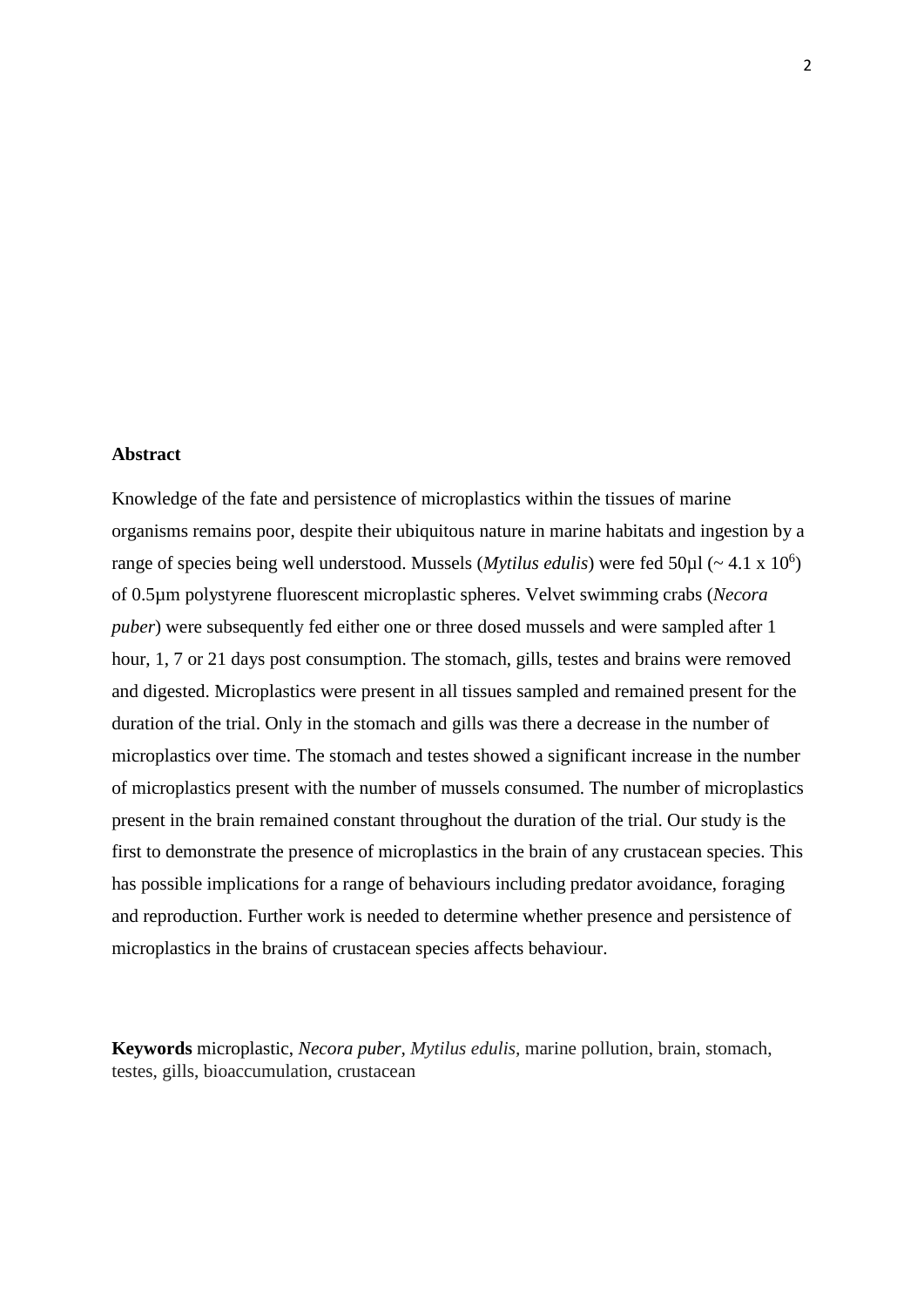# **1. Introduction**

Microplastics ( $\leq$  5mm diameter Lusher et al., 2013) are now considered a ubiquitous pollutant in marine systems (Eriksen et al., 2014). Their occurrence arises from both primary pollution, via manufactured microplastics (MPs), or as a secondary consequence of degradation of larger plastic pollution (Anderson et al., 2016) and can be in the form of pellets, beads or fibres from a range of materials (Rocha-Santos and Duarte, 2015). As a consequence, ingestion of MPs is thought to be a significant risk to marine organisms (Lusher et al., 2013) and their presence has been recorded in the gut contents of a range of species (de Sá et al., 2018) including True's beaked whale (*Mesoplodon mirus*) (Lusher et al., 2015), the Norway lobster (*Nephrops norvegicus*) (Weldon and Cowie, 2016), Atlantic mackerel (*Scomber scombrus*) (Rummel et al., 2016), and the marine copepod (*Acartia clause*) (Botterell et al., 2019).

The debate around the definition of microplastic and nanoplastic particles is still unresolved with many authors still classifying any plastic particle that is  $\leq$  5mm diameter as microplastics. Some authors have attempted to quantify the size class of plastics, with different studies classifying an upper size limit of 100nm and 1000nm for nanoplastics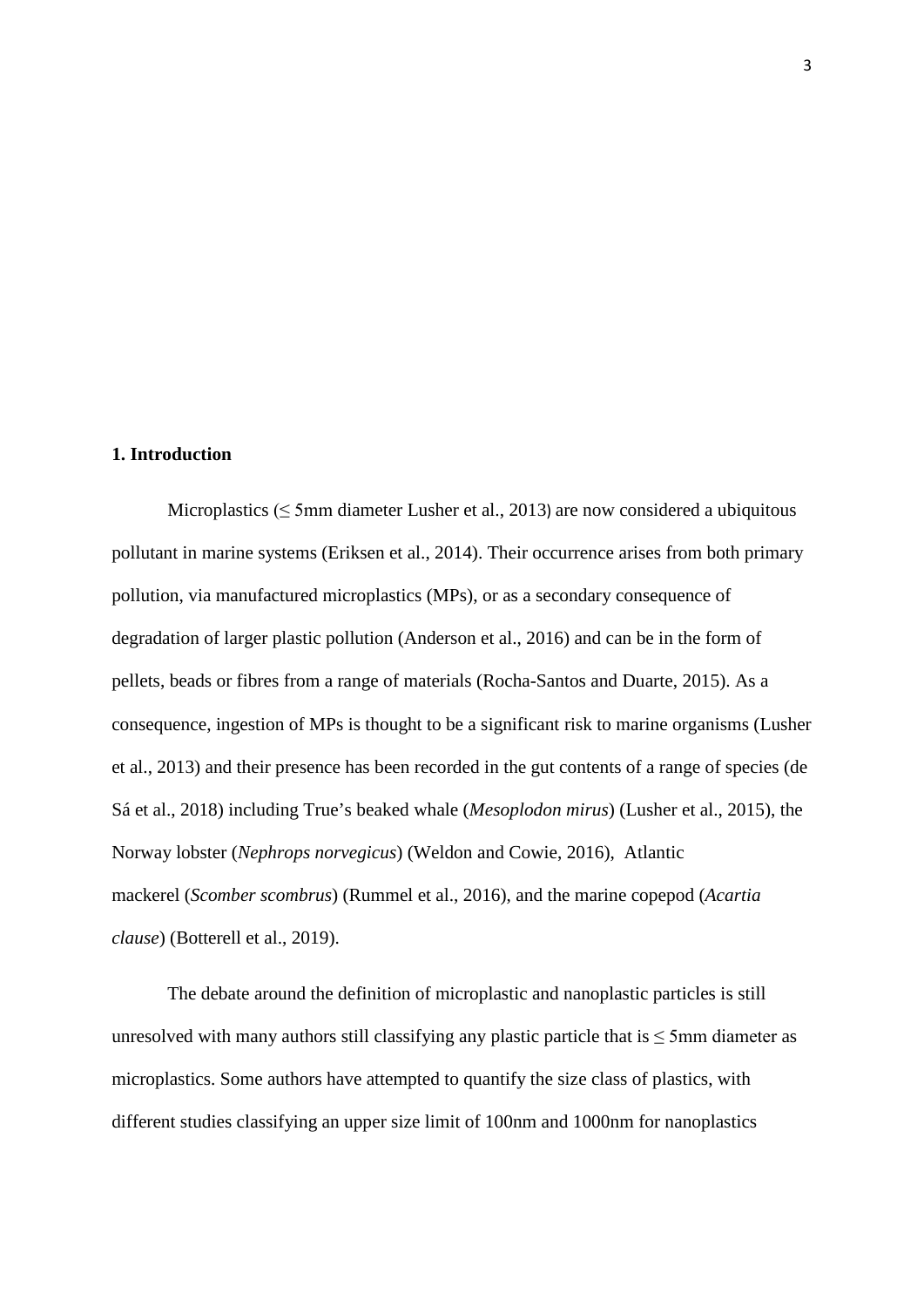(Gigault et al., 2018). However, for clarity, and based around a lack of certainty pertaining to size classes, any plastic ≤ 5mm discussed here will be termed microplastic.

Ingestion of MPs has been shown to impact both the health and fitness of marine organisms, typically via reduction in feeding stimulus, nutrient dilution and reduced growth (Galgani et al., 2010), but more evidence is appearing to suggest the large surface area:volume ratio of MPs results in high adsorption rates of toxic compounds (Avio et al., 2015), such as polycyclic aromatic hydrocarbons (PAHs) and polychlorinated biphenyls (PCBs), which can bioaccumulate in organisms (McLeod et al., 2015). Significant weight loss has been observed in some species, such as the lugworm (*Arenicola marina*) (Besseling et al., 2013) and langoustine (*Nephrops norvegicus*) (Weldon and Cowie, 2016) due to long gut retention times of MPs which can induce false satiation, reduced feeding times, and stimulation of an inflammatory response in the gut (Wright et al., 2013).

The MPs themselves have also been shown to accumulate in marine organisms within simplified marine food chains. In one study, the trophic level transfer of MPs via consumption of blue mussels (*Mytilus edulis*) and subsequent retention in a number of tissues in the shore crab (*Carcinus maenas*) was observed (Farrell and Nelson, 2013). *M. edulis* is a filter feeder found in the intertidal zone (Tedesco et al., 2010) and is highly efficient at filtering particles from surrounding sea water, including MPs which they retain in the tissue (Van Cauwenberghe et al., 2015). Bioaccumulation of MPs via the food chain could lead to biomagnification. Biomagnification has been shown to occur with toxic compounds, such as methylmercury (Ruus et al., 2015) often leading to concentrations which can impair productivity, reproduction, and survivorship (Galgani et al., 2010; Seixas et al., 2014).

Despite the potential implications of an open circulatory system for crustaceans to enable MP accumulation in tissues other than the gut, there have been few studies examining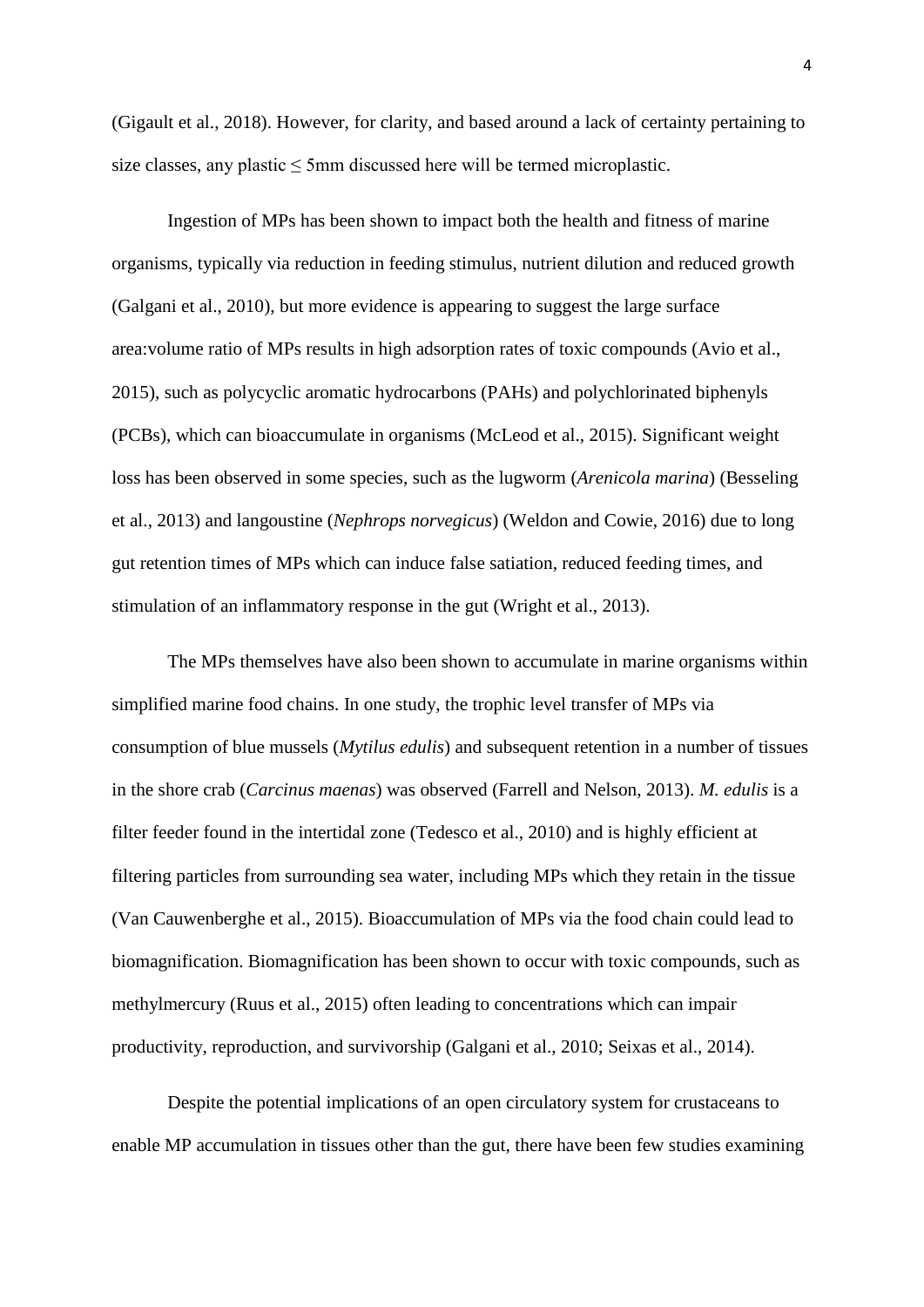MP retention in tissues other than the stomach. No studies to date have looked at MP transfer from the diet of individuals to the cerebral ganglia (brains) in any crustacean species. Recent work on the crucian carp (*Carassius carassius*) has shown 53nm plastic particles consumed in their diet are able to penetrate the blood-to-brain barrier resulting in behavioural disorders, impacting foraging behaviour (Mattson et al., 2017).

Much debate exists over the use of laboratory trials that employ high concentrations of a given contaminant. Ascertaining MP densities in the environment has proven to be highly varied and research in this area is still in its infancy. Environmental levels of MPS appear low. In the North-East Atlantic surface samples revealed MP particle ranges from 0- 1.5 particles per  $m<sup>3</sup>$  (Maes et al., 2017). Samples taken from the Atlantic Ocean, between Germany and South Africa had MP particle ranges between  $0 - 8.5$  particles m<sup>3</sup> (Kanhai et al., 2017). MP abundance in the Ligurian Sea in the Mediterranean, was found to be 9.63 particles  $m<sup>3</sup>$  (Fossi et al., 2015). It has been noted that studies examining the impacts of emerging contaminants are challenging. This is especially true with regard to MP particle sizes of <100µm (Huvet et al., 2016) and this may account for the relatively low figures quoted in the literature. The use of high concentrations of MPs in ecotoxicological studies should be perceived as a proof-of-concept (Huvet et al., 2016) providing insight into the potential risks of biological interaction. This study was therefore designed to determine whether MPs transferred through a simplified marine food chain can enter, bioaccumulate and remain within, critical tissues of a consumer species – the velvet swimming crab (*Necora puber*).

# **2. Materials and Methods**

Fifty one blue mussels (*Mytilus edulis*) with a mean shell length of 30.62±0.03mm were collected from the Eastern English Channel. Shells were scoured to remove debris and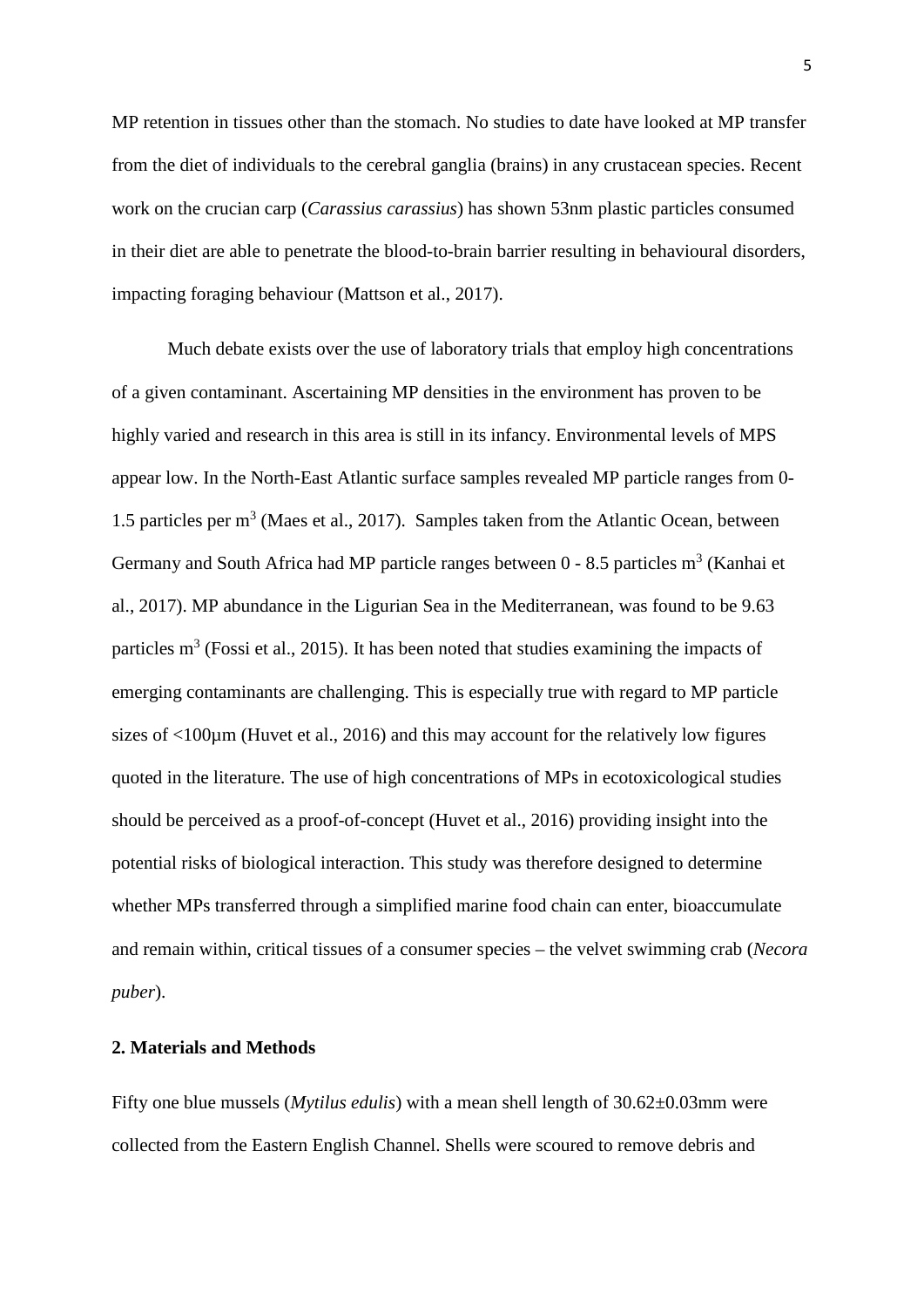barnacles that may have retained the MPs. Each mussel was placed into a 400ml beaker with 400ml of aerated seawater. Fifty microliters, equating to approximately 4.1 x  $10^6$  MPs (Farrell and Nelson, 2013) of polystyrene, Fluoro-max green aqueous fluorescent particles (0.50µm diameter, ThermoFisher Scientific FluoSpheres) were added to each beaker once the shells were observed to open and the siphon exposed. The mussels were left for 90 minutes. During this time the water was observed to change from cloudy, after the addition of the MPs, to clear as the MPs were filtered by the mussels and it is expected that within this timeframe the entire contents of the beaker would have been filtered (Winter, 1973; Schulte, 1975). After 90 minutes the shells were opened with a scalpel and the tissue removed and frozen at -17°C. Three randomly selected mussels were immediately examined under a Leica, DM IL LED fluorescent microscope (Leica, Germany) to confirm the presence of fluorescent MPs in *M. edulis* tissue prior to freezing. No quantification was made of the number of MPs in the tissue of *M. edulis* as these individuals were fed to the crabs.

Twenty-seven male *N. puber* with a mean (± SD) carapace width of 68 mm ± 4.76mm were selected from bycatch retained by a commercial brown crab (*Cancer pagurus*) fishery off the coast of East Sussex for use in the study. This allowed for 3 individuals per treatment at each time point to be sampled, which is the minimum requirement for statistical analyses. This also satisfies ethical consideration of limiting the number of both mussels and crabs used in this type of study. Crabs were maintained individually in isolated seawater flow-through aquariums at 10.8 ºC for the duration of the study. Food was withheld for three days prior to the start of the experiment, after which twelve crabs were randomly allocated into each of two treatments. Crabs in both treatments  $(n=24)$  and the control crabs  $(n=3)$  were individually fed in buckets of seawater rather than their housing aquaria and were observed to consume the dosed mussels in their entirety. Crabs in treatment 1 were fed the defrosted tissue of a single dosed *M. edulis* and those in treatment 2 were fed three dosed *M. edulis* in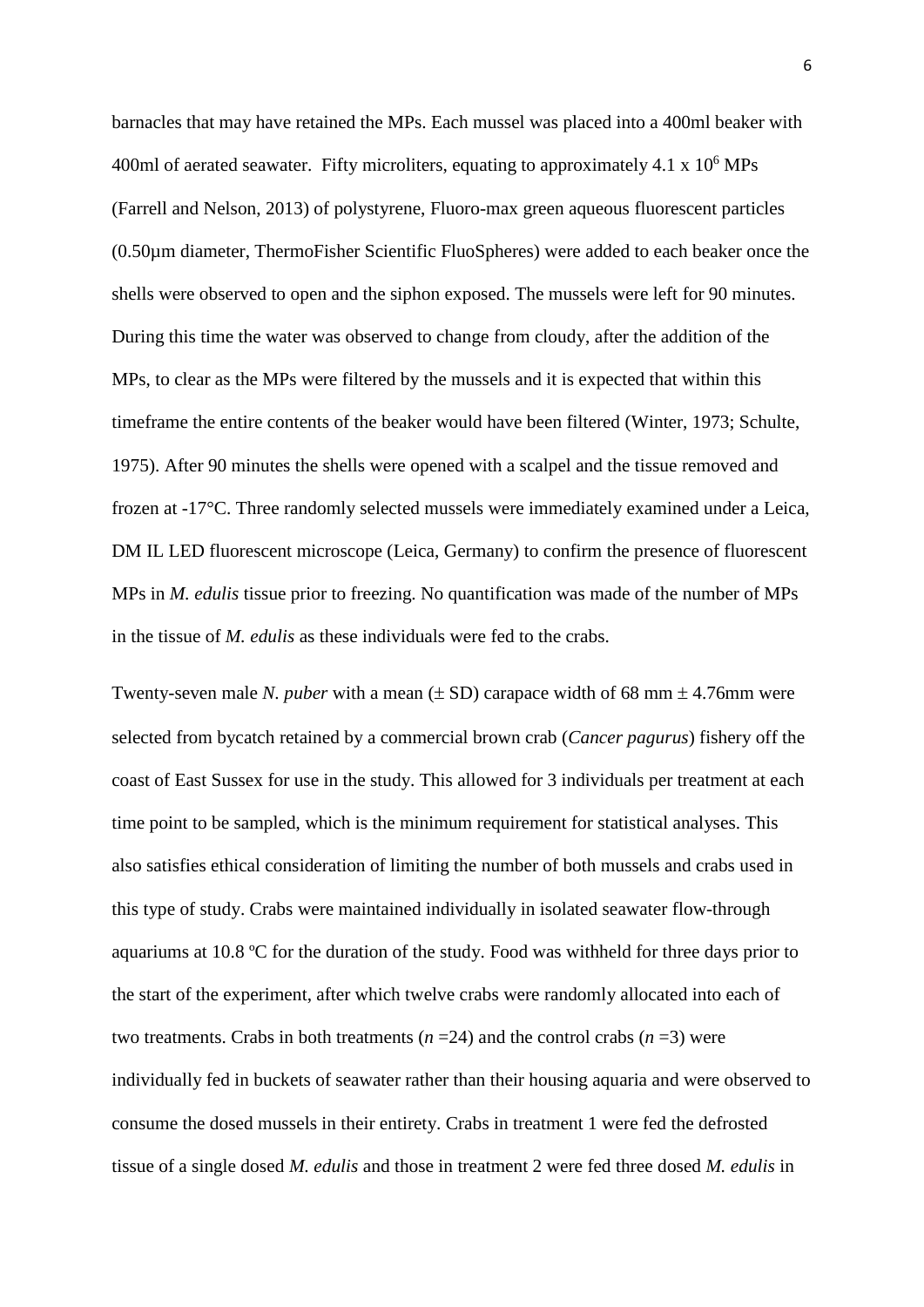order to determine whether bioaccumulation occurs as MPs transfer. A control group ( $n = 3$ ) were fed untreated *M. edulis*. All crabs were hand fed and consumed all food within two minutes. All crabs were returned to individual seawater flow through tanks and fed a maintenance diet of untreated *M. edulis* on a daily basis for the duration of the trial. Three *N. puber* from each treatment group were sampled at 1 hour, 24 hours, 7 days and 21 days after consumption of the treated mussels. Three control crabs, each fed 1 untreated mussel were sampled at 24 hours. Haemolymph was extracted from each crab immediately prior to to the crabs being euthanised and samples were visually inspected under a fluorescent microscope to confirm the presence of MPs as per Farrell and Nelson (2013). A 5ml syringe (Luer) with a  $0.8x40$ mm needle (BD Microlance 3 Nr.2) was inserted into the 1<sup>st</sup> arthrodial membrane at the base of each pereopod on the left side of the body. Haemolymph (500µL) was mixed with 1250µl of 20% formalin in an Eppendorf tube.

Two litre beakers were filled with 1L of seawater and ice to aid immobilisation (Gardner, 1997). To this 250µl of clove oil and 250µl of 70% ethanol were added as an overdose of sedative (Garciá-Franco, 1992; Cooke et al., 2004). Individual crabs were left for 1 hour before being removed to record carapace width (mm) and wet weight (g) prior to dissection. Crabs were thoroughly rinsed and the complete stomach, brains, gills and testes were dissected out and placed in individual 15ml Eppendorf tubes with 5ml of 10% formalin. Given the nature of the open circulatory system in crustaceans it is possible that MPs may be present on external surfaces of tissues, therefore, once fixed, the tissue was removed from the formalin and rinsed thoroughly in running water in order to remove both formalin and as many MPs that may have adhered to the surface of the tissues as possible. The tissues were then placed in 15ml Eppendorf tubes with 10ml 2M NaOH. The samples were regularly agitated over an eight week period using sonication to encourage tissue fragmentation and improve the digestive effects of the sodium hydroxide (Stojicic et al., 2010).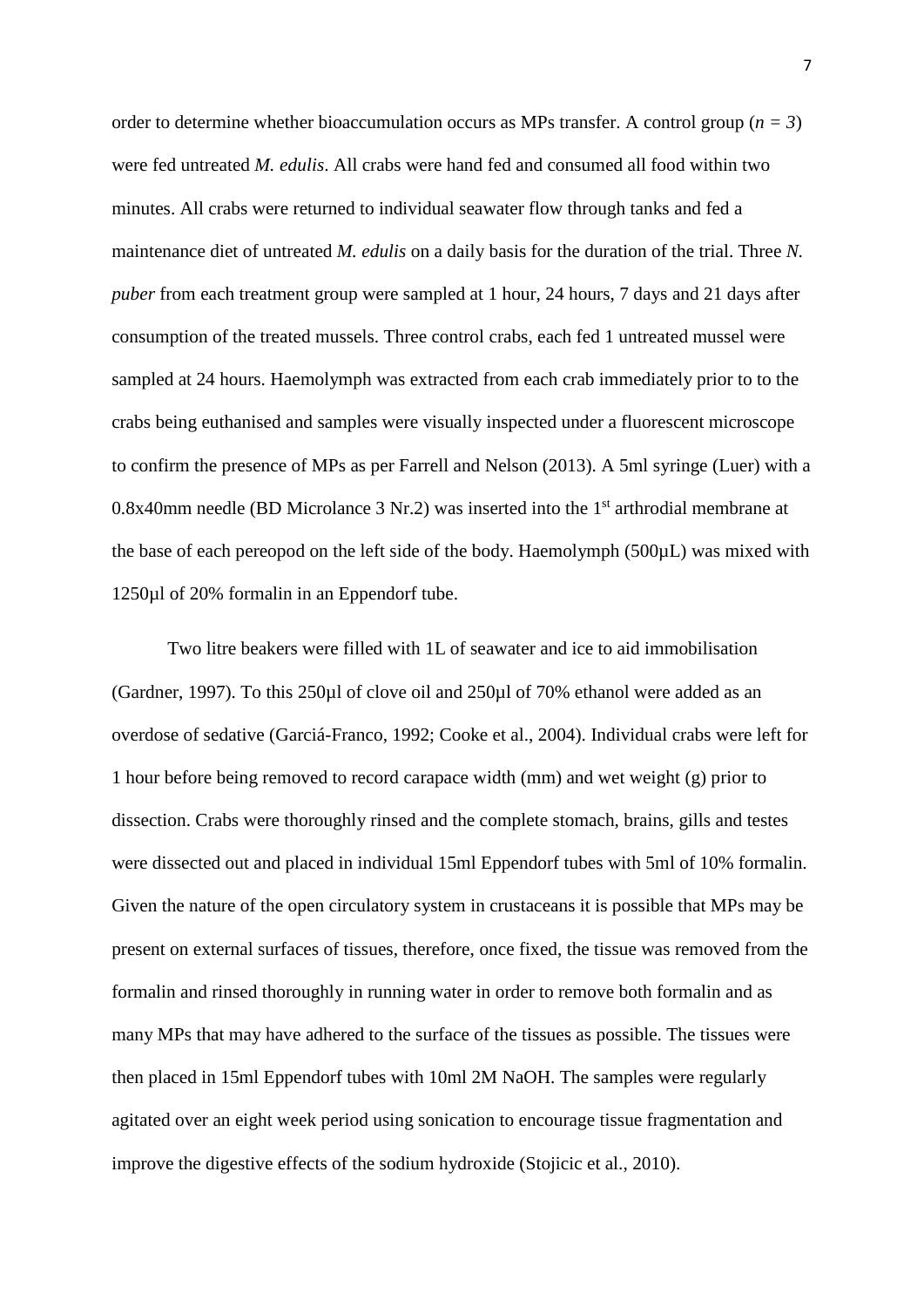Ten subsamples of  $20\mu$ l ( $200 \mu$ l) of each digested tissue sample from each individual were run through a flow cytometer (Accuri C6 Sampler, BD Biosciences). A 96 well flat bottom plate had 50µl of tissue sample pipetted into each well, with 10 wells per sample. The flow cytometer was calibrated to run 20µl of each sample, recording the level of fluorescence emitted by the MPs. The flow cytometer output was analysed using BD Accuri C6 plus Analysis Software to produce a count of MPs in each sample.

All data was analysed using SPSS Statistics v.24. Analysis of Variance (ANOVA) and Tukey's pairwise comparisons were used to test for significant differences in size of mussels and crabs between treatment groups. Two-way ANOVA and subsequent Tukey's pairwise comparisons, based on the mean flow cytometry counts per individual, with the number of contaminated mussels consumed and time as independent variables were used to identify the determining factors in mean MP occurrence in tissue samples.

### **3. Results**

There was no significant difference in mean shell lengths (overall mean  $\pm$ SE = 30.62mm  $\pm 0.03$ ,  $n = 51$ ) of *M. edulis* dosed with MPs and subsequently consumed by *N. puber* in trials (ANOVA;  $F = 1.07$ ,  $df = 15$ ,  $p = 0.471$ ). The mean carapace width of crabs within each treatment was not significantly different, but there was an observed difference in wet weight between groups (Table 1). However, Tukey's post-hoc analyses did not identify any significant pair-wise comparisons.

No MPs were found in the control group. MP presence in the haemolymph was confirmed via fluorescent microscopy (Figure 1). Two-way ANOVA showed crabs fed three mussels had significantly higher counts of MPs in their stomach tissue, than individuals fed a single mussel ( $F_{Mussels} = 6.31$ ,  $df = 1$ ,  $p = 0.023$ ). Counts for stomach tissue sampled from crabs 1 hour after consumption of mussels were significantly higher than the remaining three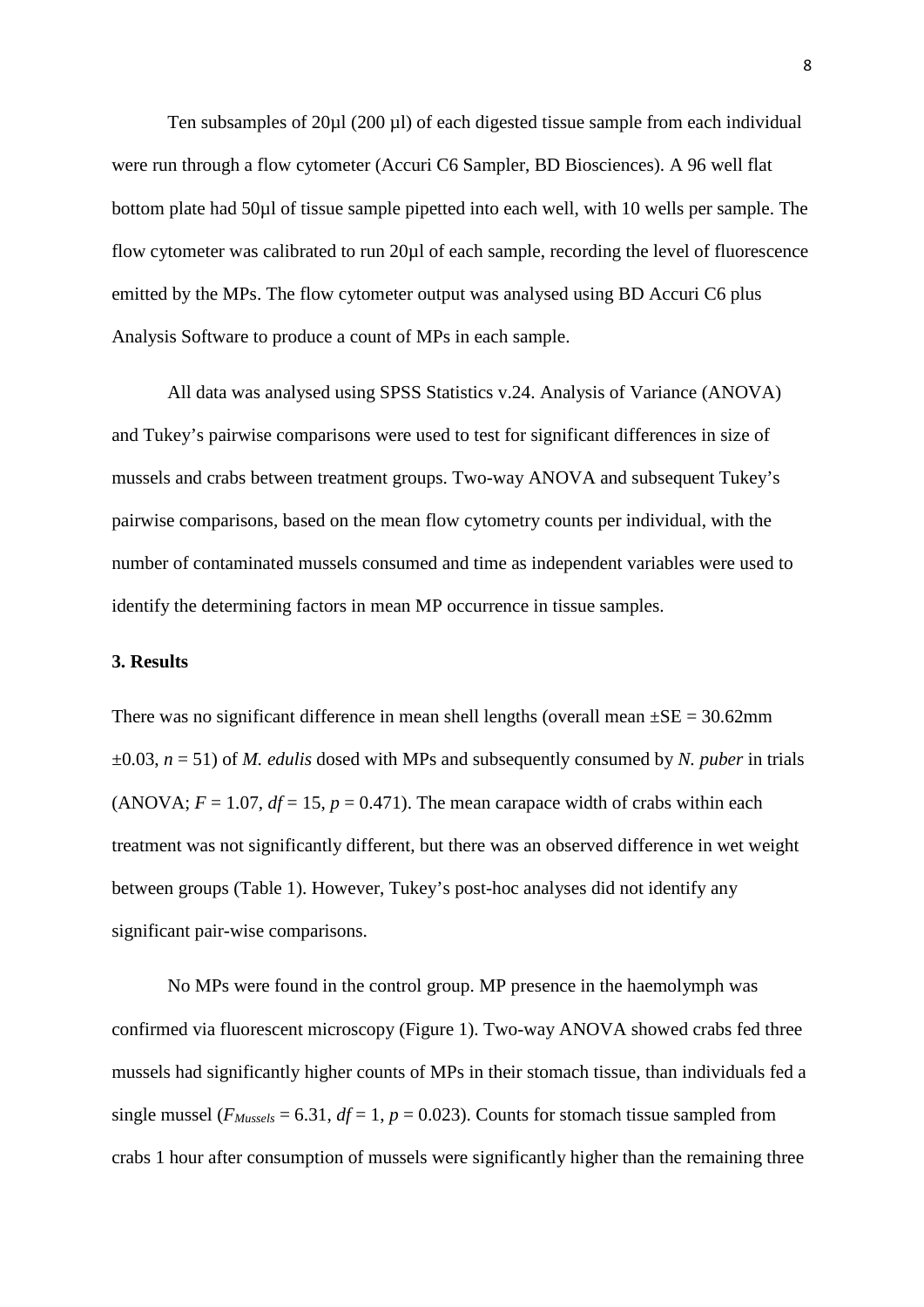sampling points ( $F_{Sampling\ Point} = 8.89$ ,  $df = 3$ ,  $p = 0.001$ ; Tukeys post-hoc,  $p = 0.003$  in all cases, Figure 2A). Additionally, there was a significant interactive effect between the number of mussels consumed and sampling time  $(F_{Mussels} * \textit{Sampling Point} = 5.27, df = 1, p = 0.010)$ . MP presence was confirmed in all samples examined and showed no significant difference in recorded abundance between treatments or time points in brain tissue. (Table 2; Figure 2B). Presence of MPs in gill tissue was significantly different over time, but was not influenced by the number of mussels a crab had been fed (Table 2). MP abundance was significantly lower in crab gill tissues sampled at 21 days post feeding than all three earlier time points (Tukey's; 1hr  $p = 0.032$ , 24 hrs  $p < 0.001$ , 7 days  $p = 0.003$ ; Figure 2C). MP abundance in testes samples showed no significant difference between sampling points, but was influenced by the number of dosed mussels the crabs had been fed (Table 2; Figure 2D).

# **4. Discussion**

All tissues sampled from *N. puber* in this study showed not only the presence of MPs immediately (1 hr) following consumption of contaminated mussels, but also the continued retention of MPs to a greater or lesser extent, for the duration of the study. However, due the small sample sizes employed in this study the significant of trends in change of MP occurrence over time and the impact of increasing exposure via consumption of multiple mussels should be treated with caution. Whilst these results largely mirror those of Farrell & Nelson (2013) further work with larger sample sizes is required to fully understand the impacts of increasing dosage on long term retention of MPs. Additionally, this work is the first that the authors are aware of, to identify the presence and retention of these MPs in the brain of any crustacean species.

The previous study on *Carcinus maenas* (Farrell and Nelson, 2013) showed MP uptake into the tissues, likely a result of MPs entering the haemolymph through the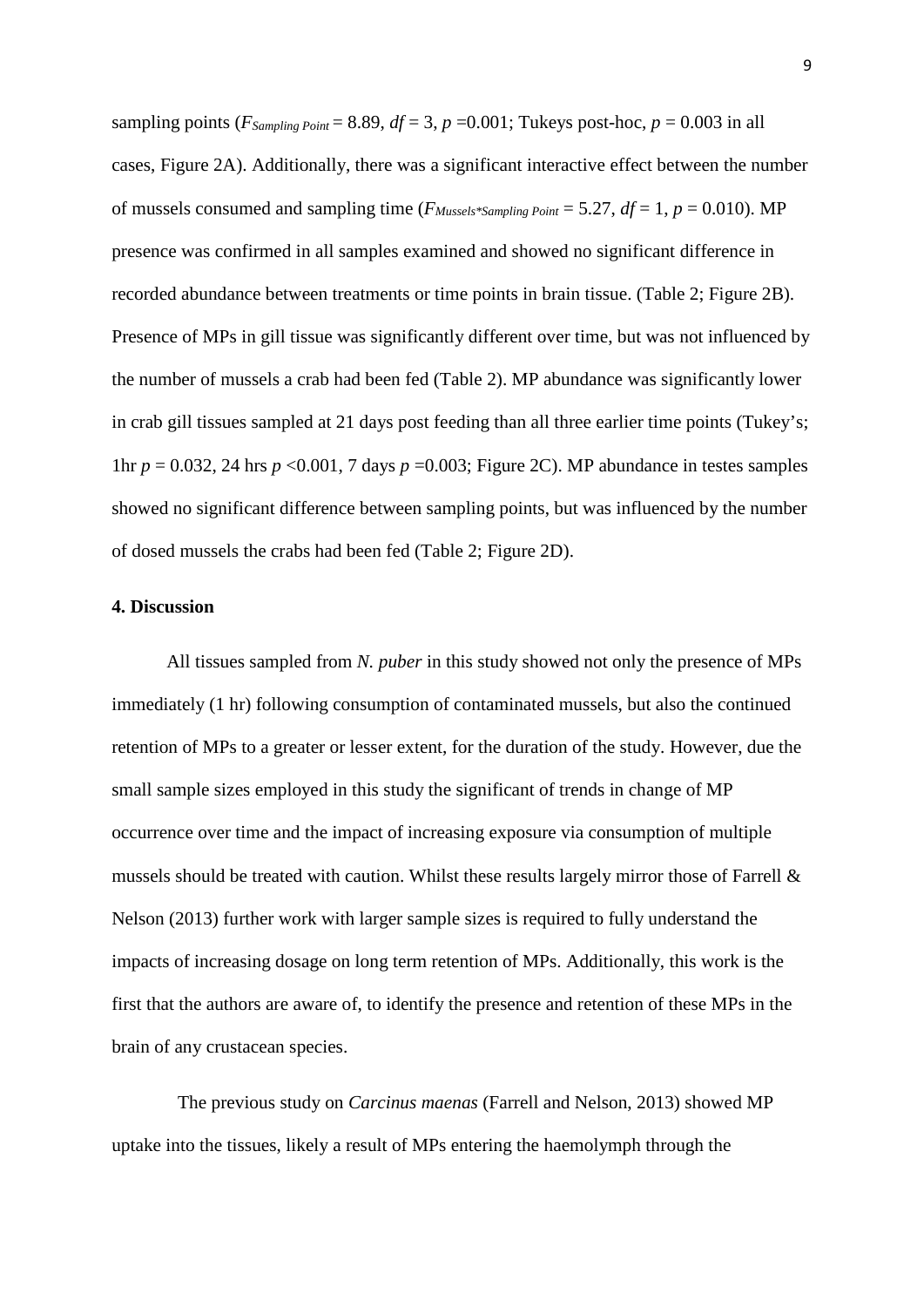hepatopancreas for transport to the tissues (Wang et al., 2014). However, Watts et al. (2014) observed MPs only present in the hind and foregut gut of *C. maenas* post ingestion and note that they were not translocated to the haemolymph of the crabs, in contrast to the observations in this study (Figure 1). The MP size may have impacted the findings, as the MPs used by Watts et al., (2014) were 20x larger than those used in this study. Translocation of MPs has shown varied results and it would appear that the particle size plays an important role in the fate of the ingested MP particles. Smaller particles are seemingly able to translocate to the tissues more readily than larger particles. In *C*. *carassius* particle sizes of 53nm were found to enter the brain (Mattson et al., 2017)*.* Zebra fish *(Danio rerio*) fed 5 and 20µm MPs retained the 20µm particles in the gut, but were shown to translocate the 5µm MPs to the liver and gills (Lu et al, 2016). Translocation of both 3 and 9µm MPS were observed in the haemolymph of *M. edulis,* with significantly higher levels of 3µm MP present (Browne et al., 2008). Other studies have shown that the MPS appear to pass through the gut and are egested. Pacific oysters (*Crassostrea gigas*), fed 2 and 6µm MPs did not accumulate plastic particles in the gut, but excreted them rapidly. In addition there was no evidence of translocation of MPS to any other organ or tissue (Sussarellu et al., 2015). No translocation was found in *C. helgolandicus* fed 20µm MP particles, with MPs only being observed in the gut of this species (Cole et al., 2015)

As might be expected, counts of MPs in this study were highest in the gut with the largest numbers observed after one hour of consumption. The crabs that consumed three mussels had over six times the number of beads as those that were fed one mussel. The variation in the numbers of MPs in the gut of crabs that were fed three mussels could have been a result of the feeding mechanism, whereby mussels were torn and shredded prior to consumption, releasing MPs into the water. Residence of MPs in the gut showed a significant decline in presence over time, likely a result of excretion from the individuals, in combination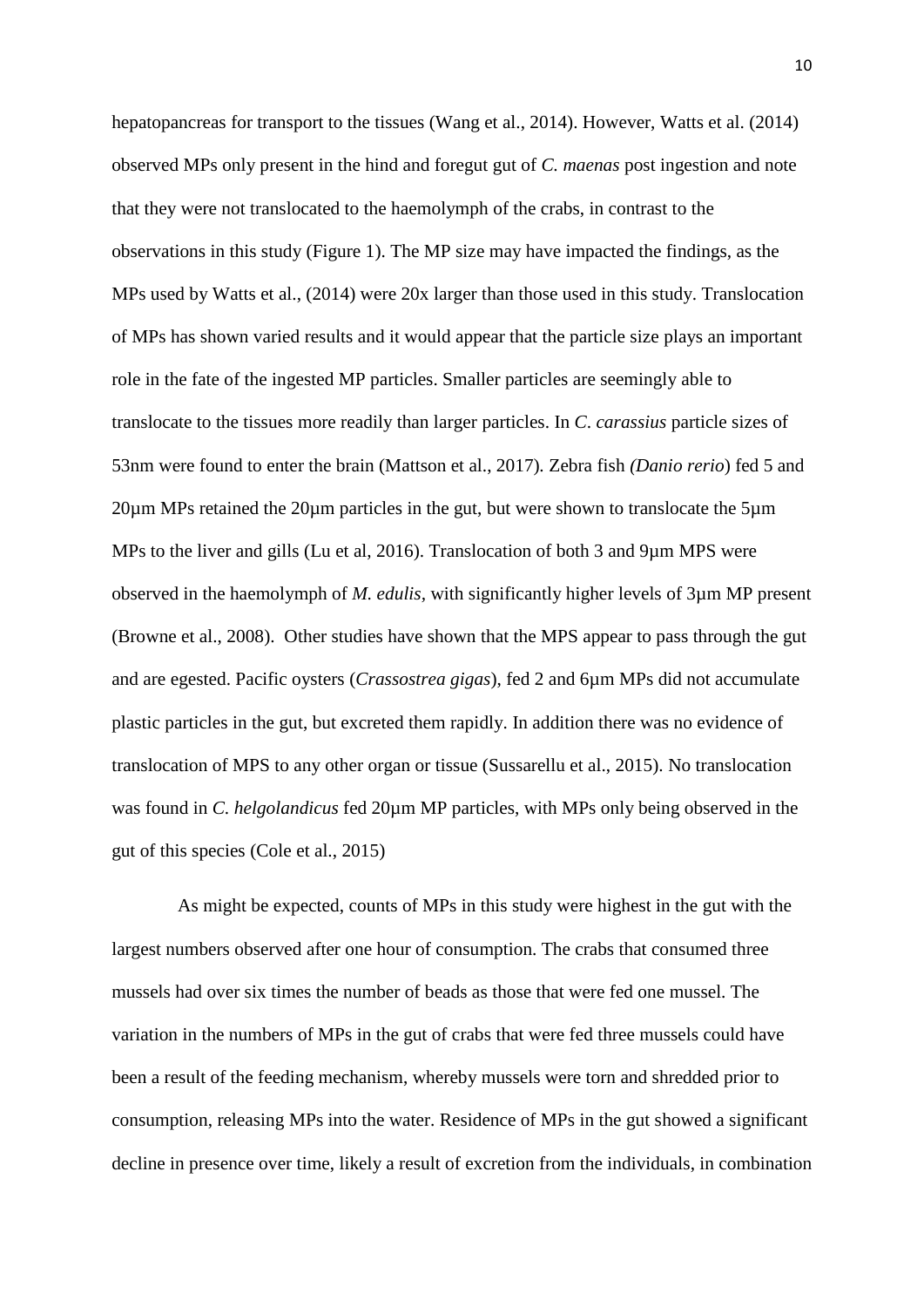with transport via the haemolymph to other tissues within the body. In the gills, the significant decrease in MPs counts in the final sampling point might be explained by the ammonia excretion function these structures provide for aquatic crabs (Weihrauch et al., 2004). Within the brain, gills and testes there was no marked increase in the number of MPs present for crabs that consumed three dosed mussels over those that had consumed one mussel. The reasons for this are not clear, but it may be that the excretion rate of the MPs is rapid and that the uptake rate into the haemolymph and tissues is limited due to this. It is possible that given another dose of MPs during the trial that the number of MPs in these tissues would have increased and the potential for this needs further study.

MPs not only cause physiological dysfunction, but the chemical constituents can interfere with normal tissue function (Avio et al., 2015). For example, Pyrene accumulation has been recorded in the Mediterranean mussel (*Mytilus galloprovincialis*) which ultimately led to DNA damage in the form of upregulation of genes that have an important role in cell cycle checkpoints, DNA repair, and cellular responses to agents that cause DNA damage (Avio et al., 2015). Both physical and chemical damage as a result of MP presence indicates the possibility for serious consequences to organ function (Li et al., 2016). Although quantities of MPs introduced to *M. edulis* were higher than are typically encountered in their natural environment (Lusher et al., 2017) there is evidence for tissue permeation and therefore opportunity for damage at low levels of ingestion.

The translocation of MP particles to the tissues and organs of a number of species has been identified. Farrell and Nelson (2013) recorded the presence of MPs in samples of the stomach hepatopancreas, ovary and gills of *C. maenas*, whilst Brennecke et al., (2015) noted the presence of MPs in the gills, stomach and hepatopancreas of the fiddler crab (*Uca rapax*). This study not only detected persistent occurrence of MPs in the stomach, gills and testes of *N. puber*, but determined that the MPs entered and remained within the brain tissue of this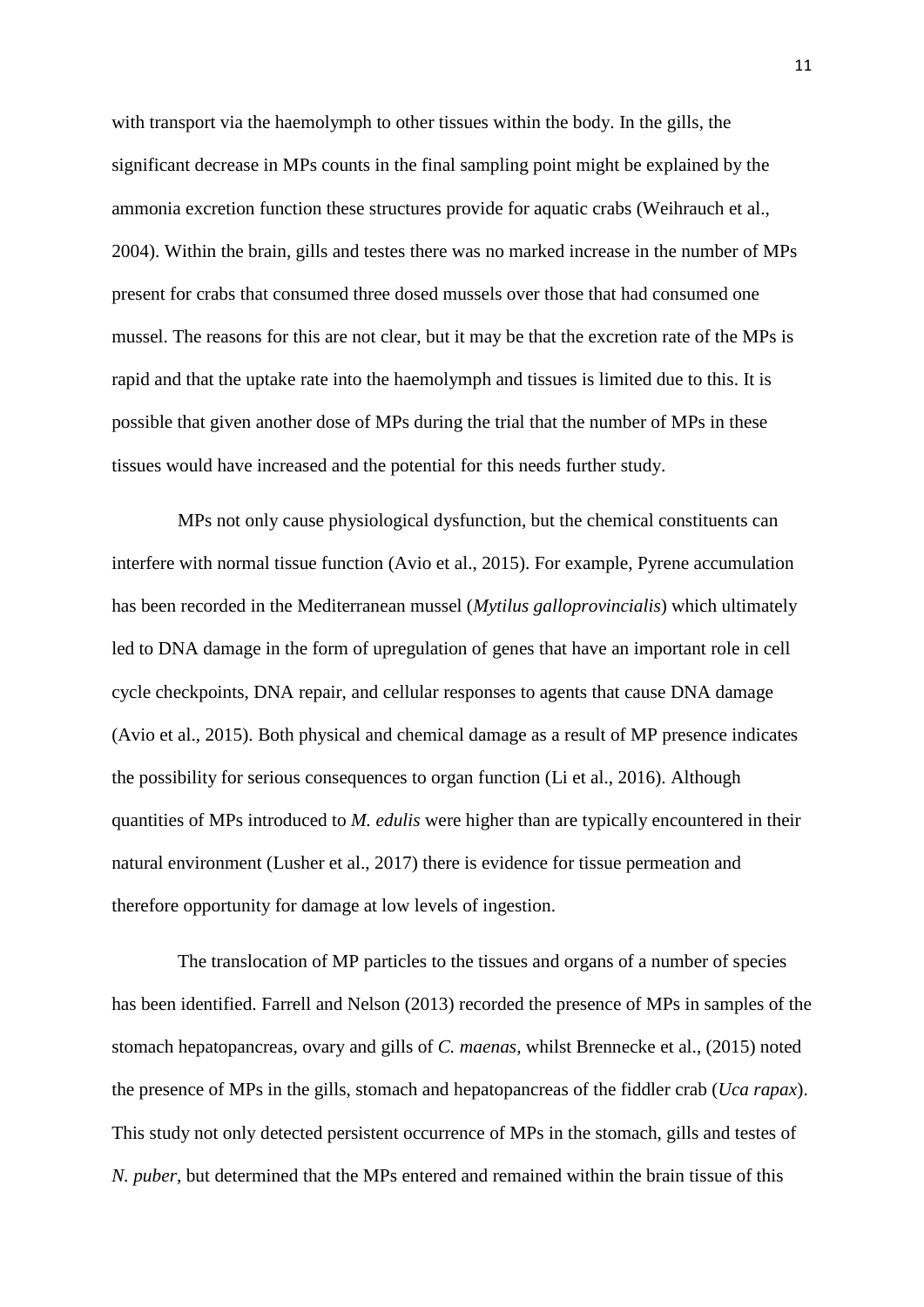species*.* The number of MPs recorded in the brain remained constant, showing no significant difference in MP number over the duration of the study. The brain mediates a diverse range of functions, such as olfaction, processing optic information, sensory input, and endocrine regulation. Organisms rely on these functions for behavioural purposes such as locating food resources, finding mates, and predator avoidance, as well as internal regulation (Krieger et al., 2012). The effects of MPs on brain tissue are only beginning to be explored (Mattson et al., 2017), however the results therein suggest interruption of brain function caused by MP bioaccumulation could lead to changes in behavioural and physiological responses.

Behavioural changes could also impair mating by having a direct impact on mating dynamics. This study documents MPs accumulating in the testes of *N. puber.* The discovery of MP presence within the ovaries of *Carcinus maenas* (Farrell and Nelson, 2013) along with the accumulation MPs within the testes of *N. puber*, indicates that both reproductive organs in crabs are able to accumulate MPs. The presence of MPs has been shown to severely disrupt reproductive outputs in the copepod (*Calanus helgolandicus*) (Cole et al., 2015) and reduce the oocyte size and number, and sperm velocity in oysters (*Crassostrea gigas*) (Sussarellu et al., 2015) and it is possible that this could be true in *N. puber*.

The results of this work have important implications for the wider physiological consequences of MP consumption beyond gut retention and suggest the need for further research into the effects of MPs accumulation in brain tissue on the behaviour of impacted crustacean species. Whilst it is acknowledged that the levels of MPs used in this study are not at environmentally relevant levels, the fact that MPs of 0.5µm have been found to translocate from the gut, to the haemolymph and directly to the organs of *N. puber* is cause for concern. This is especially true as *N. puber* are widely consumed and the potential for transfer of MPs to humans is something that needs consideration.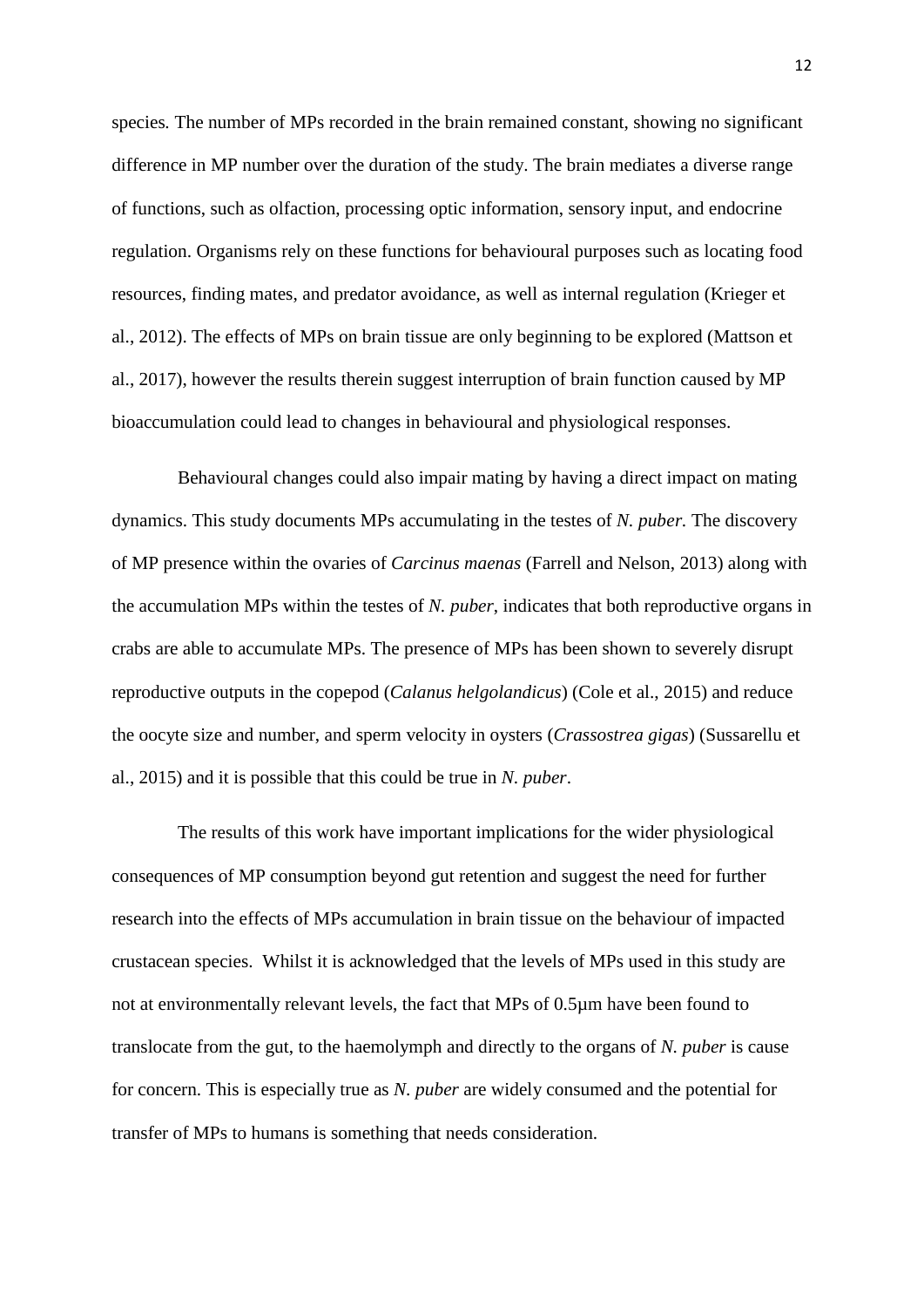### **Acknowledgements**

We would like to thank Graham Doswell from the Eastbourne fishing fleet for collecting samples. Also, Robert Gasson from Hastings Blue Reef Aquarium for assisting with crab husbandry. Dr Darren McCabe and Anna Blunden are thanked for their support in the laboratory.

# **Funding**

Parts of this work were funded by the School of Pharmacy and Biomolecular Sciences output enhancement fund at the University of Brighton.

### **5. References**

Anderson, J.C., Park, B.J., Palace, V.P., 2016. Microplastics in aquatic environments: Implications for Canadian ecosystems. Environ. Pollut. 218, 269-280. doi: 10.1016/j.envpol.2016.06.074

Avio, C., Gorbi, S., Milan, M., Benedetti, M., Fattorini, D., d'Errico, G., Pauletto, M., Bargelloni, L., Regoli, F., 2015. Pollutants bioavailability and toxicological risk from microplastics to marine mussels. Environ. Pollut. 198, 211-222. doi: 10.1016/j.envpol.2014.12.021.

Besseling, E., Wegner, A., Foekema, E.M., van den Heuvel-Greve, M.J., Koelmans, A.A. 2013. Effects of microplastic on fitness and PCB bioaccumulation by the lugworm *Arenicola marina* (L.) Environ. Sci. Technol. 47(1), 593–600. doi: **10.1021/es302763x**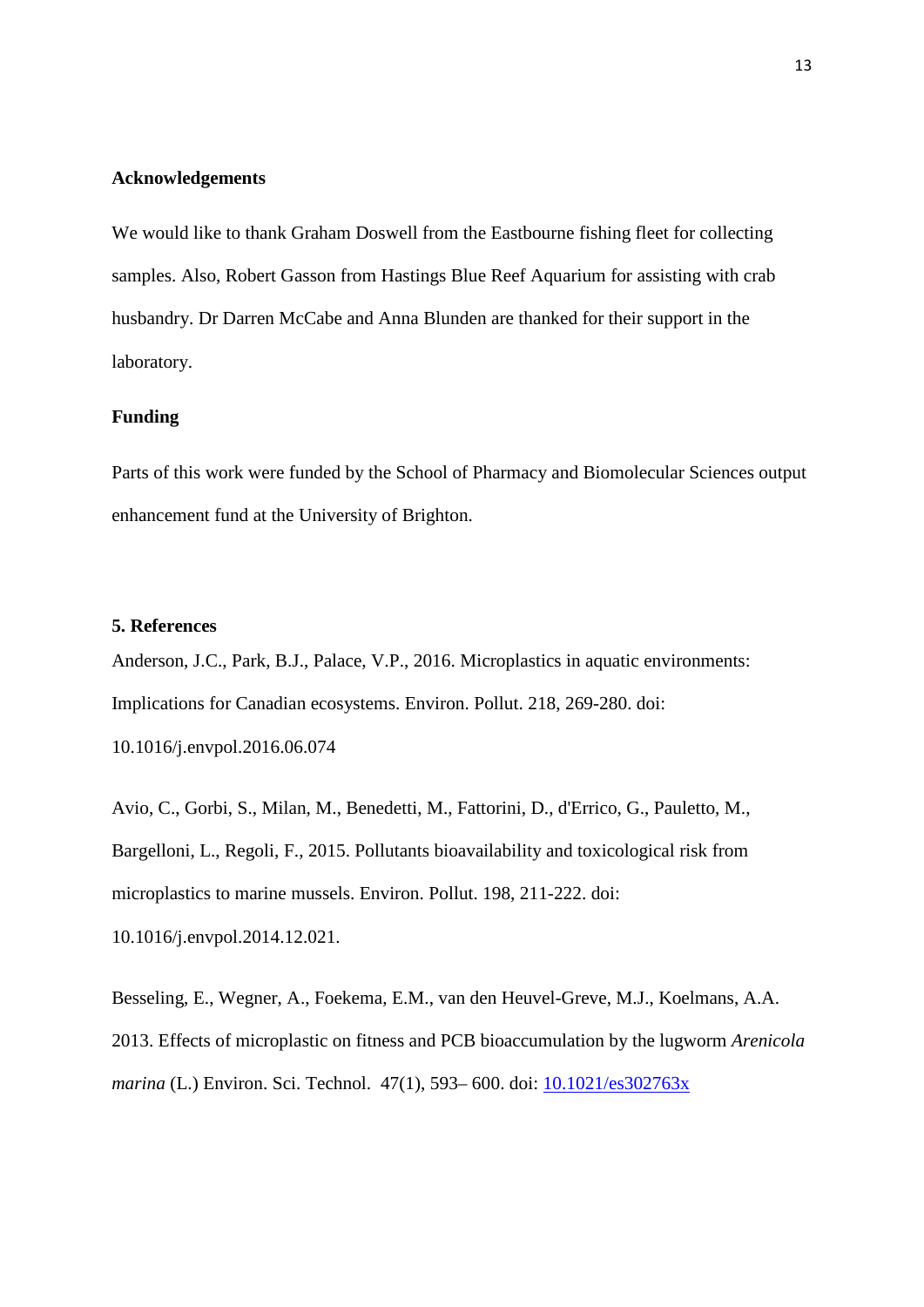Botterell, Z., Beaumont, N., Dorrington, T., Steinke, R.C., Thompson, M., Lindeque P.K., 2019. Bioavailability and effects of microplastics on marine zooplankton: a review Environ. Pollut. 245, 98-110. doi: 10.1016/j.envpol.2018.10.065.

Brennecke, D., Ferreira, E.C., Costa, T.M.M., Appel, D., da Gama, B.A.P., Lenz, M. 2015. Ingested microplastics (>100 μm) are translocated to organs of the tropical fiddler crab *Uca rapax* Mar. Pollut. Bull. 96, 491– 495. doi: 10.1016/j.marpolbul.2015.05.001.

Browne, M.A., Dissanayake, A. Galloway, T.S. Lowe, D.M., Thompson, R.C. 2008. Ingested microscopic plastic translocates to the circulatory system of the mussel, *Mytilus edulis* (L.). Environ. Sci. Technol. 42(13), 5026-5031. doi: 10.1021/es800249a CCC

Cole, M., Lindeque, P., Fileman, E., Halsband, C., Galloway, T.S., 2015. The Impact of Polystyrene Microplastics on Feeding, Function and Fecundity in the Marine Copepod *Calanus helgolandicus*. Environ. Sci. Technol. 49(2), 1130–1137. doi: 10.1021/es504525u.

Cooke, S.J., Suski, C.D., Ostrand, K.G., Tufts, B.L., Wahl, D.H., 2004. Behavioral and physiological assessment of low concentrations of clove oil anaesthetic for handling and transporting largemouth bass (*Micropterus salmoides*). Aquaculture, 239, 509-529. doi: 10.1016/j.aquaculture.2004.06.028

de Sá, L.C., Oliveira, M., Ribeiro, F., Rocha, T.L., Futter, M.N., 2018. Studies of the effects of microplastics on aquatic organisms: What do we know and where should we focus our efforts in the future? Sci. Total Environ. 645, 1029-1039. doi:

10.1016/j.scitotenv.2018.07.207

Farrell, P., Nelson, K., 2013. Trophic level transfer of microplastic: *Mytilus edulis* (L.) to *Carcinus maenas* (L.). Environ. Pollut. 177, 1-3. doi: 10.1016/j.envpol.2013.01.046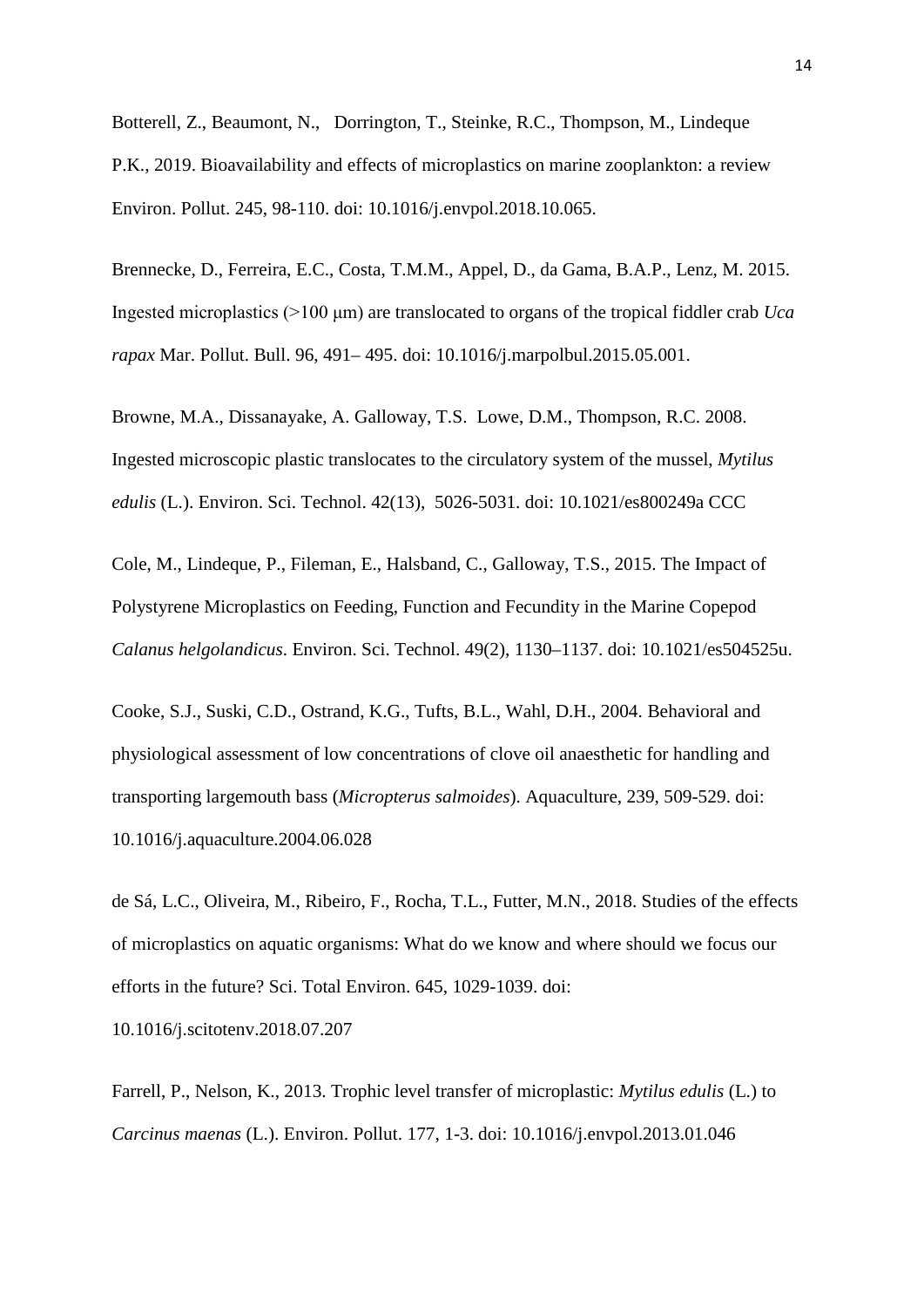Fossi, M.C., Panti, C., Guerranti, C., Coppola, D., Giannetti, M., Marsili, L., Minutoli, R. 2012. Are baleen whales exposed to the threat of microplastics? A case study of the Mediterranean fin whale (*Balaenoptera physalus*). Mar. Pollut. Bull. 64(11), 2374–2379. doi: [10.1016/j.marpolbul.2012.08.013](https://doi.org/10.1016/j.marpolbul.2012.08.013)

García-Franco, M., 1992. Anaesthetics for the squid *Sepioteuthis sepioidea* (mollusca: cephalopoda). Comp. Biochem. Physiol. C Pharmacol. Toxicol. Endocrinol. 103(1), 121- 123. doi: 10.1016/0742-8413(92)90239-4

Galgani, F., Fleet, D., vanFraneker, F., Katsanevakis, S., Maes, T., Mouat, J., Osterbban, I., Poitou, G., Hanke, R., Thompson, R., Amato, E., Birkun, A., Janssen, C. 2010. Marine Strategy Framework Directive - Task Group 10 report on marine litter; EUR 24340 EN e 2010. doi: 10.2788/86941

Gardner, C., 1997. Options for humanely immobilising and killing crab. J. Shellfish Res. 16, 219-224.

Gigault, J., Halle, A. T., Baudrimont, M., Pascal, P.-Y., Gauffre, F., Phi, T.-L., El Hadri, H., Grassl, B., Reynaud, S. 2018. Current opinion: What is a nanoplastic? Environ. Pollut*.*  235, 1030– 1034. Doi: 10.1016/j.envpol.2018.01.024

Huvet, A., Paul-Pont, I., Fabioux, C., Lambert, C., Suquet, M., Thomas, Y., Robbens, J., Soudant, P., Sussarellu, R. 2016. Reply to Lenz et al.: quantifying the smallest microplastics is the challenge for a comprehensive view of their environmental impacts. Proc. Natl. Acad. Sci. U.S.A. 113, E4123– E4124. doi: 10.1073/pnas.1607221113

Kanhai, L.D.K., Officer, R., Lyashevska, O., Thompson, R.C., O'Connor, I. 2017. Microplastic abundance, distribution and composition along a latitudinal gradient in the Atlantic Ocean. Mar. Pollut. Bull. 115, 307–314. [doi: 10.1016/j.marpolbul.2016.12.025](https://doi.org/10.1016/j.marpolbul.2016.12.025)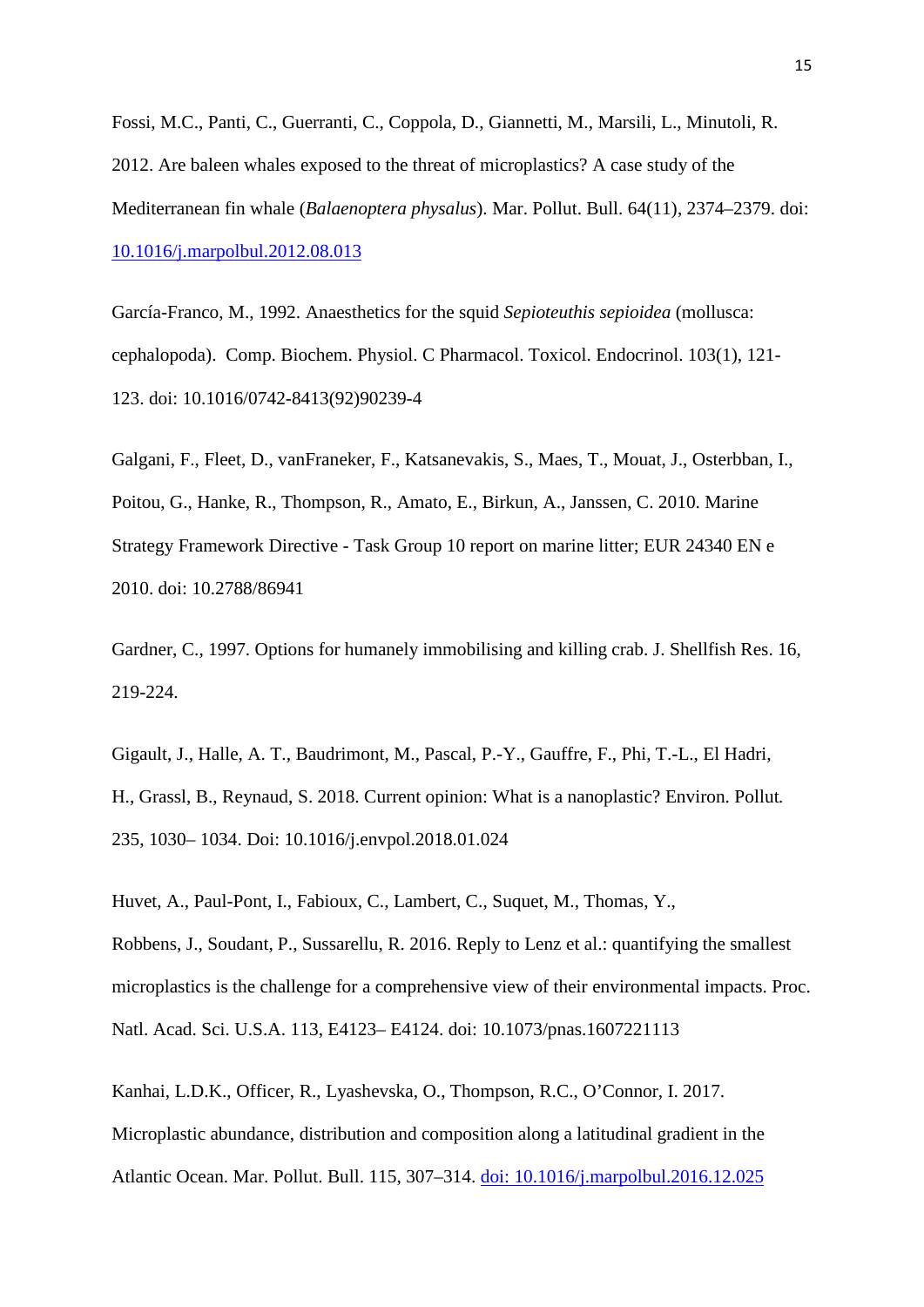Krieger, J., Sombke, A., Seefluth, F., Kenning, M., Hansson, B.S., Harzsch, S., 2012. Comparative brain architecture of the European shore crab *Carcinus maenas* (Brachyura) and the common hermit crab *Pagurus bernhardus* (Anomura) with notes on other marine hermit crabs. Cell Tissue Res. 348(1), 47-69. doi: 10.1007/s00441-012-1353-4

Li, H.X., Getzinger, G.J., Ferguson, P.L., Orihuela, B., Zhu, M., Rittschof, D., 2016. Effects of Toxic Leachate from Commercial Plastics on Larval Survival and Settlement of the Barnacle *Amphibalanus amphitrite*. Environ. Sci. Technol. 50, 924–931. doi: 10.1021/acs.est.5b02781

Lu, Y., Zhang, Y., Deng, Y., Jiang, W., Zhao, Y., Geng, J., Ding, L., Ren, H. 2016. Uptake and accumulation of polystyrene microplastics in zebrafish (*Danio rerio*) and toxic effects in liver. Environ. Sci. Technol. 50(7), 4054-4060. doi: [10.1021/acs.est.6b00183](https://doi.org/10.1021/acs.est.6b00183)

Lusher, A.L., McHugh, M., Thompson, R., 2013. Occurrence of microplastics in the gastrointestinal tract of pelagic and demersal fish from the English Channel. Marine Poll. Bull. 67(1-2), 94-99. doi: 10.1016/j.marpolbul.2012.11.028

Lusher, A.L., Hernandez-Milian, G., O'Brien, J., Berrow, S., O'Connor, I., Officer, R., 2015. Microplastic and macroplastic ingestion by a deep diving, oceanic cetacean: the True's beaked whale *Mesoplodon mirus*. Environ. Pollut. 199,185-191. doi: 10.1016/j.envpol.2015.01.023

Lusher, A.L., Welden, N.A., Sobrai, P., Cole, M., 2017. Sampling, isolating and identifying microplastics ingested by fish and invertebrates. Anal. Methods 9, 1346-1360. doi: 10.1039/C6AY02415G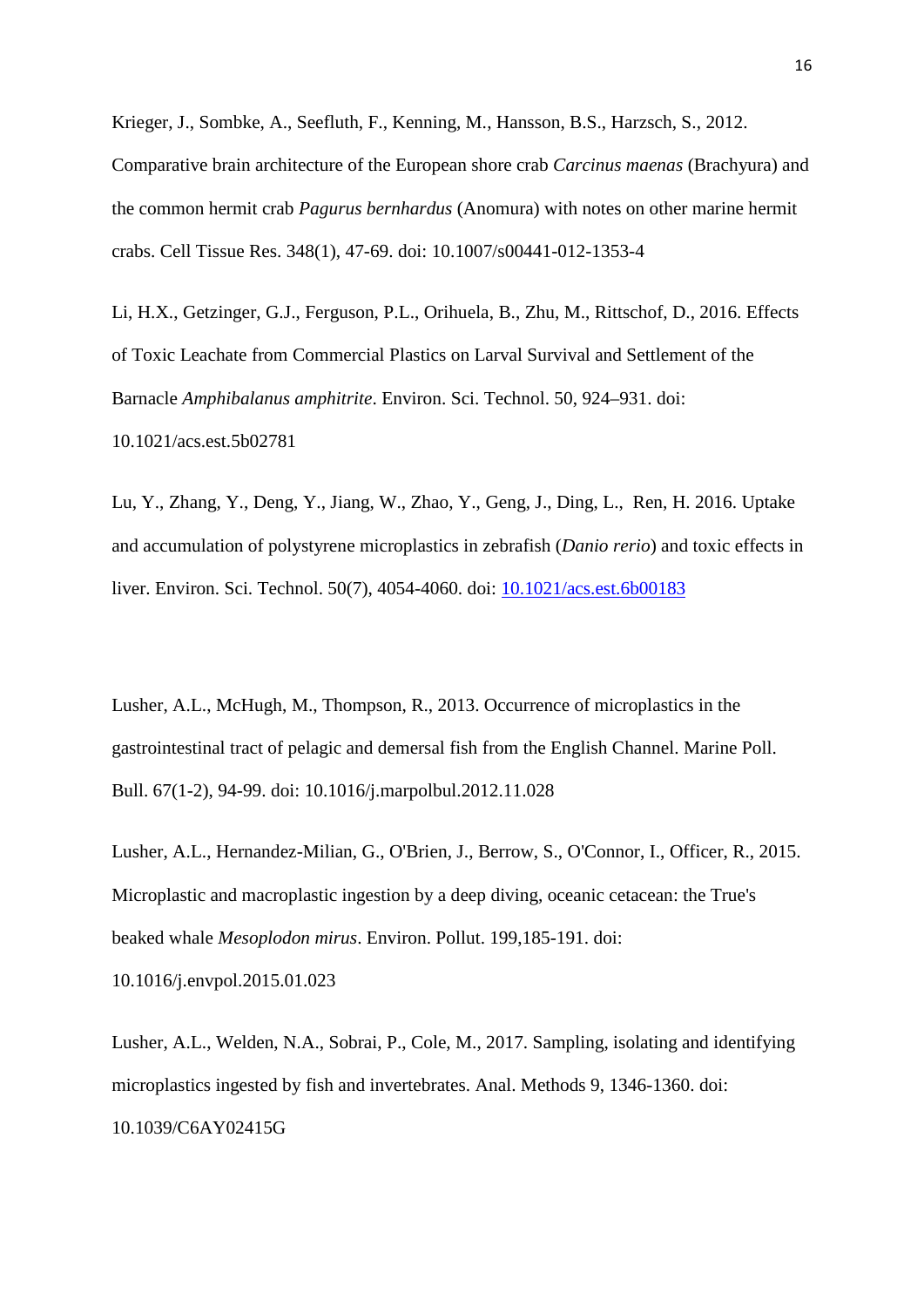Maes, T., Van der Meulen, M.D., Devriese, L.L., Leslie, H.A., Huvet, A., Frère, L., Robbens, J., Vethaak, D.A. 2017. Microplastics baseline surveys at the water surface and in sediments of the North-East Atlantic. Fron. Mar. Sci. 4, 135. Doi: 10.3389/fmars.2017.00135.

Mattson, K., Johnson, E.V., Malmendal, A., Linse, S., Hansson, L., Cedervall, T., 2017. Brain damage and behavioural disorders in fish induced by plastic nanoparticles delivered through the food chain. Sci. Rep. 7, 11452. doi: 10.1038/s41598-017-10813-0

McLeod, A.M., Paterson, G., Drouillard, K.G., Haffner, G.D., 2015. PCB Food Web Dynamics Quantify Nutrient and Energy Flow in Aquatic Ecosystems. Environ. Sci. Technol. 49(21), 12832-9. doi: 10.1021/acs.est.5b03978

Rocha-Santos, T., Duarte, A.C., 2015. A critical overview of the analytical approaches to the occurrence, the fate and the behaviour of microplastics in the environment. Trends Analyt. Chem. 65, 47-52. doi: 10.1016/j.trac.2014.10.011

Rummel, C.D., Löder, M.G.J., Fricke, N.F., Lang, T., Griebeler, E.M., Janke, M., Gerdts G., 2016. Plastic ingestion by pelagic and demersal fish from the North Sea and Baltic Sea. Mar. Pollut. Bull., 102, 134-141. [doi 10.1016/j.marpolbul.2015.11.043](https://doi.org/10.1016/j.marpolbul.2015.11.043)

Ruus, A., Øverjordet, I., Braaten, H., Evenset, A., Christensen, G., Heimstad, E., Gabrielsen, G., Borgå, K., 2015. Methylmercury biomagnification in an Arctic pelagic food web. Environ. Toxicol. Chem. 34(11), 2636-2643. doi: 10.1002/etc.3143

Schulte, E.H., 1975. Influence of algal concentration and temperature on the filtration rate of *Mytilus edulis*. Mar. Biol, 30: 331-341. [doi: 10.1007/BF00390638](https://doi.org/10.1007/BF00390638)

Seixas, T., Moreira, I., Siciliano, S., Malm, O., Kehrig, H., 2014. Differences in Methylmercury and Inorganic Mercury Biomagnification in a Tropical Marine Food Web. Bull. Environ. Contam. Toxicol 92(3), 274-278. doi: 10.1007/s00128-014-1208-7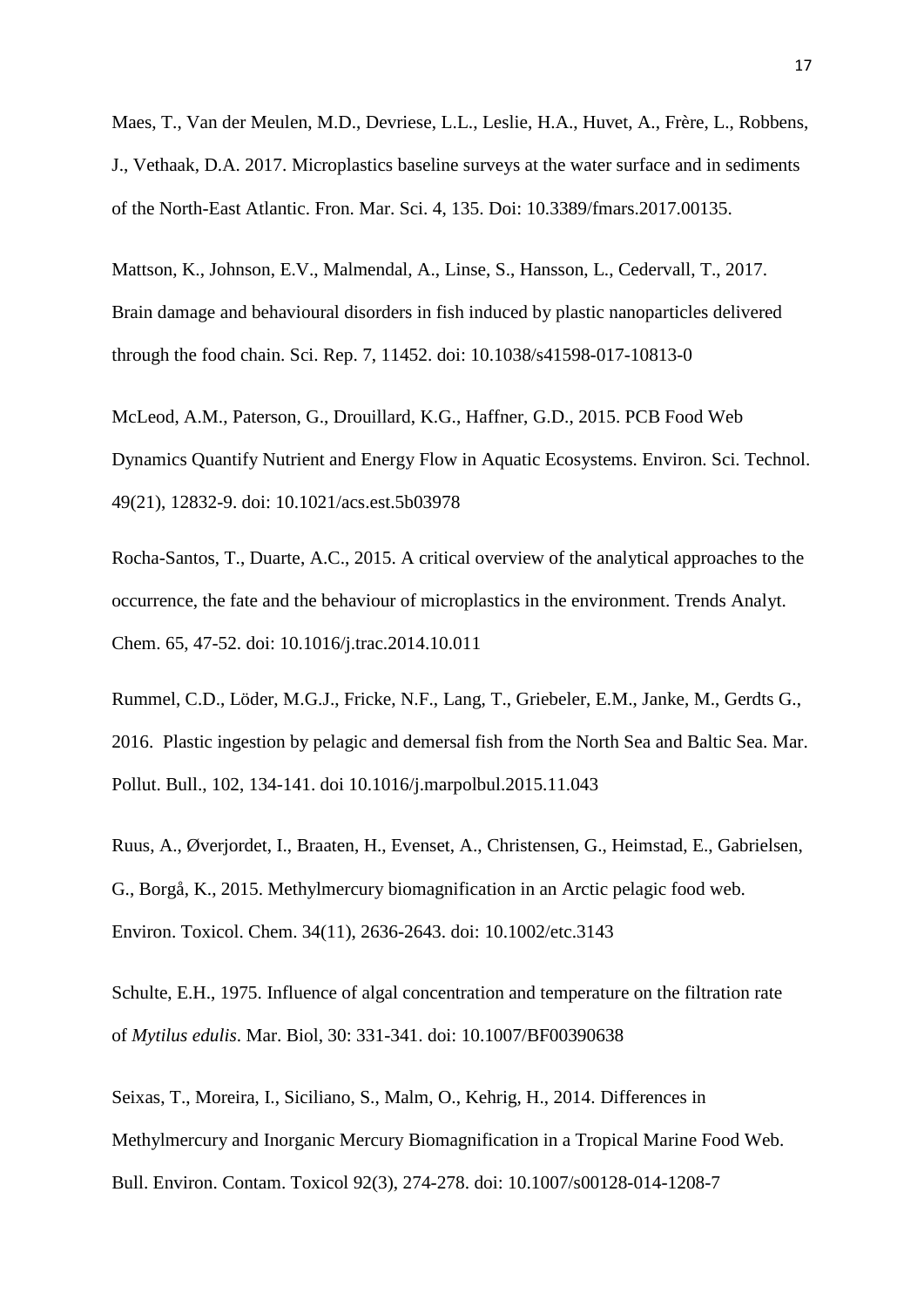Stojicic, S., Zivkovic, S., Qian, W., Zang, H., Haapasalo, M., 2010. Tissue dissolution by sodium hypochlorite: effect of concentration, temperature, agitation, and surfactant. J. Endod. 36(9), 1558-1562. doi: 10.1016/j.joen.2010.06.021

Sussarellu, R., Suquet, M., Thomas, Y., Lambert, C., Fabioux, C., Pernet, M.E.J., Le Goïc, N., Quillien, V., Mingant, C., Epelboin, Y., Corporeau, C., Guyomarch, J., Robbens, J., Paul-Pont, I., Soudant, P., Huvet, A., 2015. Oyster reproduction is affected by exposure to polystyrene microplastics. PNAS 113(9), 2430-2435. doi: 10.1073/pnas.1519019113

Tedesco, S., Doyle, H., Blasco, J., Redmond, G., Sheehan, D., 2010. Oxidative stress and toxicity of gold nanoparticles in *Mytilus edulis*. Aquat. Toxicol. 100(2), 178-186. doi: 10.1016/j.aquatox.2010.03.001

Van Cauwenberghe, L., Claessens, M., Vandegehuchte, M., Janssen, C., 2015. Microplastics are taken up by mussels (*Mytilus edulis*) and lugworms (*Arenicola marina*) living in natural habitats. Environ. Pollut. 199, 10-17. doi: 10.1016/j.envpol.2015.01.008

Wang, W., Wu, X., Liu, Z., Zheng, H., Cheng, Y., 2014. Insights into Hepatopancreatic Functions for Nutrition Metabolism and Ovarian Development in the Crab *Portunus trituberculatus*: Gene Discovery in the Comparative Transcriptome of Different Hepatopancreas Stages. PLoS ONE 9(1), e84921. doi: 10.1371/journal.pone.0084921

Watts, A.J., Lewis, C., Goodhead, R.M., Beckett. S.J., Moger. J., Tyler. C.R. Galloway, T.S. 2014. Uptake and retention of microplastics by the shore crab *Carcinus maenas*. Environ Sci Technol. 48:8823–8830. doi:10.1021/es501090e

Weihrauch, D., Morris, S., Trowle, D.W., 2004. Ammonia excretion in aquatic and terrestrial crabs. J. Exp. Biol. 207, 4491-4504. doi: 10.1242/jeb.01308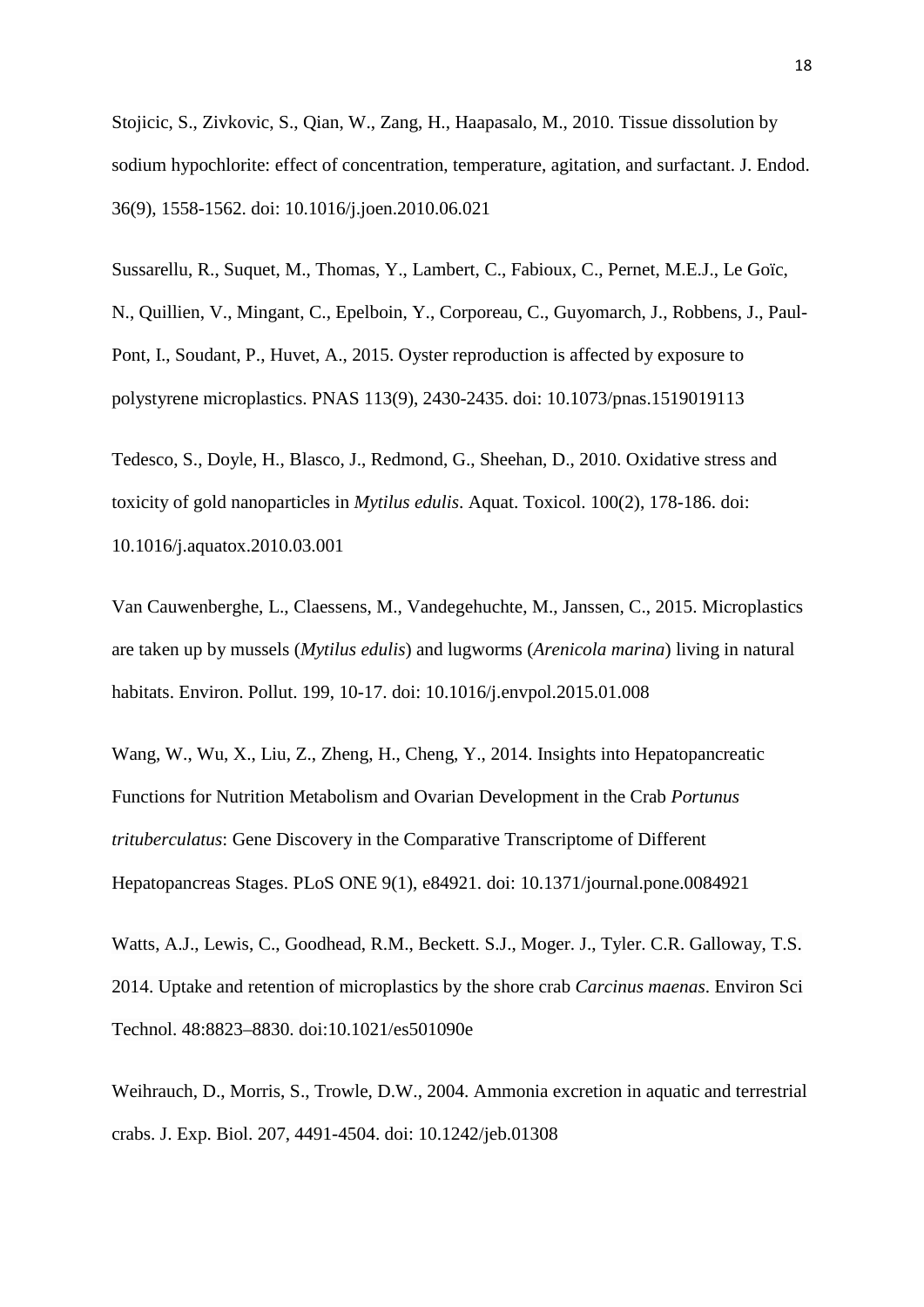Welden, N., Cowie, P., 2016. Long-term microplastic retention causes reduced body condition in the langoustine, *Nephrops norvegicus*. Environ. Pollut. 218, 895-900. doi: 10.1016/j.envpol.2016.08.020

Winter, J.E., 1973. The filtration rate of *Mytilus edulis* and its dependence on algal concentration, measured by a continuous automatic recording apparatus. Mar. Biol. 22, 317- 328. [doi: 10.1007/BF00391388](https://doi.org/10.1007/BF00391388)

Wright, S.L., Thompson, R.C., Galloway, T.S., 2013. The physical impacts of microplastics on marine organisms: A review. Environ. Pollut. 178, 483-492. doi:

10.1016/j.envpol.2013.02.031

**Ethics**: Ethical approval for this research was granted by the University of Brighton's Animal Welfare and Ethical Review Body.

**Conflict of Interest. The authors declare no conflicts of interest.** 

**Figure Legends**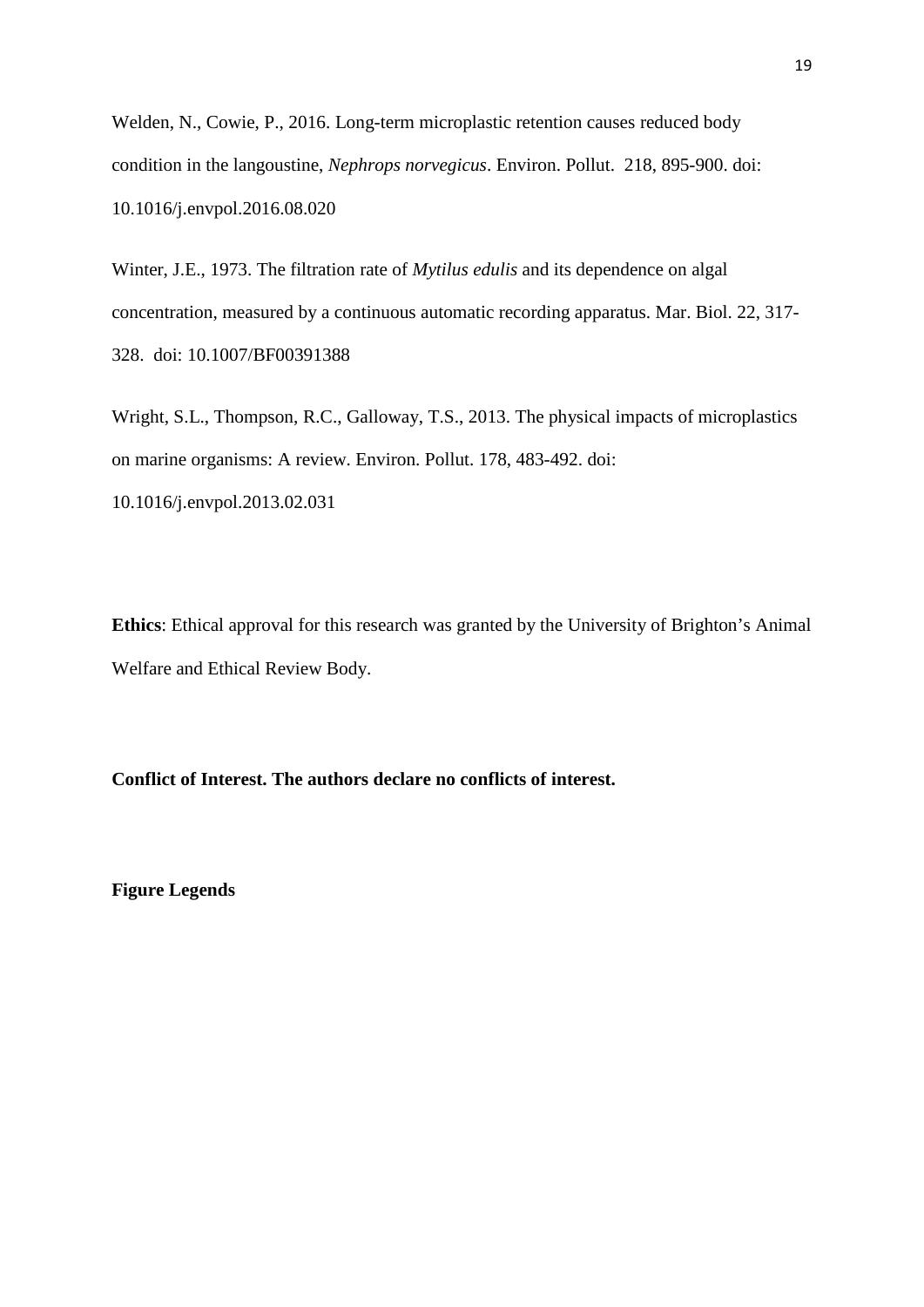

Figure 1. Epi-fluorescent microscope image showing fluorescent microplastic particles in a haemolymph sample collected from a *Necora puber* individual one hour following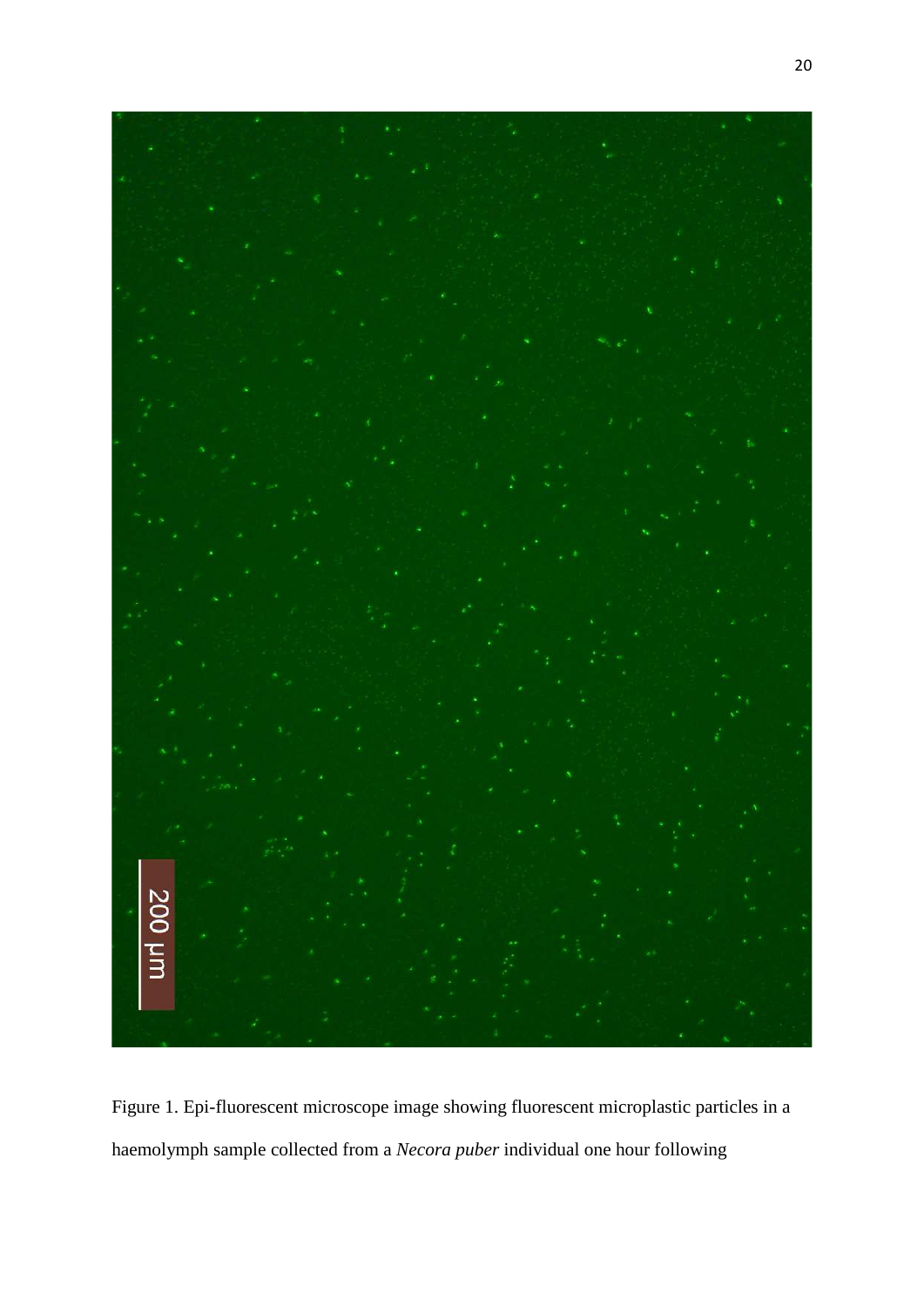consumption of a single *Mytilus edulis* previously dosed with 50µl of 0.5µm polystyrene fluorescent MPs.



Figure 2. Microplastic abundance in stomach (A), brain (B), gill (C) and testes (D) samples from *Necora puber* sampled at four time points following ingestion of mussels contaminated with fluorescent MPs (n=3 for each treatment at each time point). Black points indicate crabs fed one mussel, grey points indicate crabs fed three mussels (Points have been horizontally jittered to aid visualisation).

Table 1. Mean (±SD) carapace width (mm) and wet weight (g) of *Necorus puber* in each treatment.